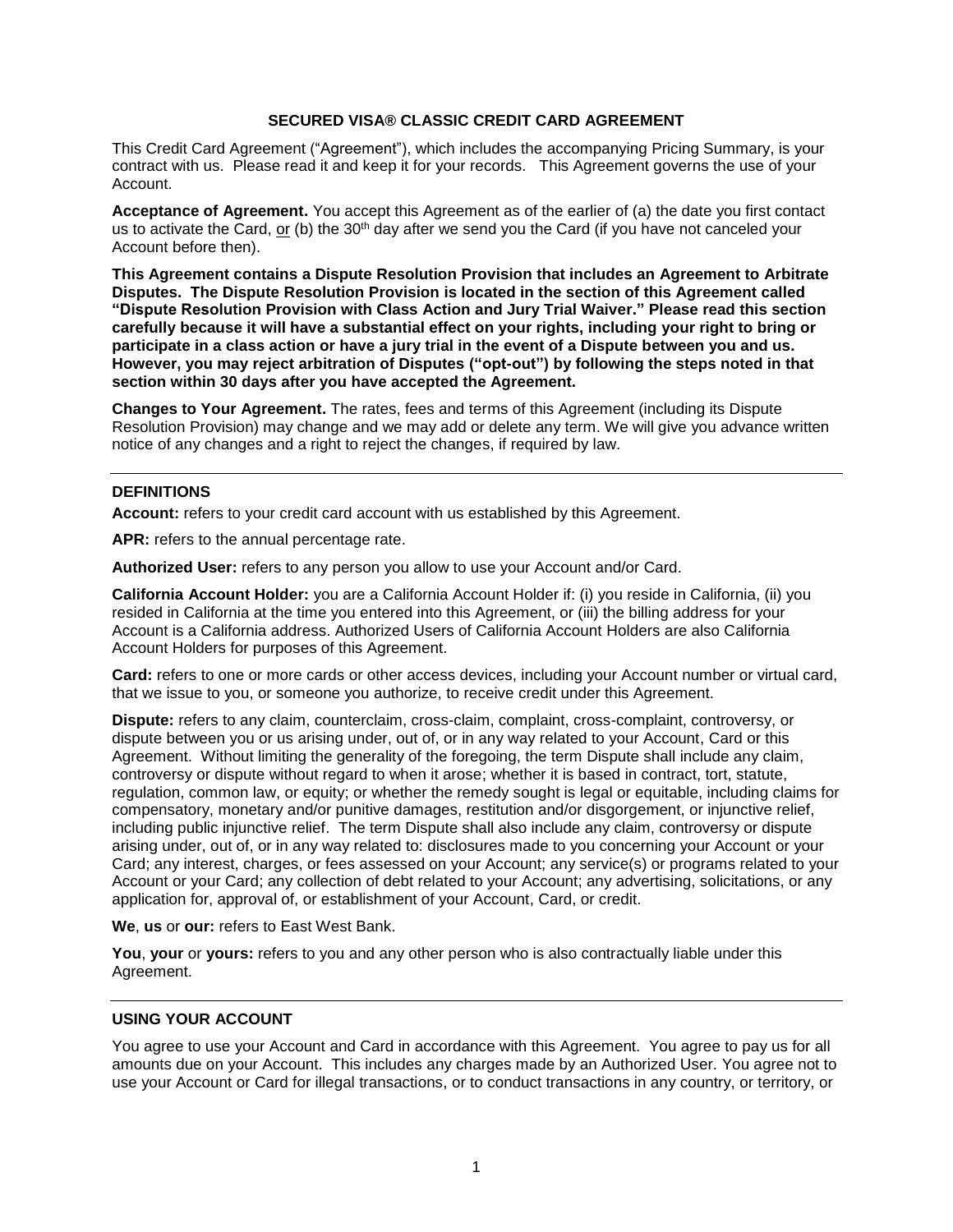with any individual or entity that is subject to economic sanctions administered and enforced by the U.S. Department of the Treasury's Office of Foreign Assets Control (OFAC).

**Purchases.** You may use your Account or Card to purchase goods or services from any merchant that accepts your Card. However, purchases of items that are convertible to cash, such as lottery tickets, money orders, casino chips, foreign currency, or similar items, are treated as a Cash Advance.

**Cash Advances.** You have obtained a Cash Advance if you use your Account or Card to obtain cash from an ATM, financial institution, or other location; or use a Convenience Check; or make a payment to load a stored value card or account; or purchase items that are convertible to cash, such as stored value cards, lottery tickets, money orders, casino chips, foreign currency, or similar items.

**Convenience Checks.** We may send you Convenience Checks to access your Account. Any Convenience Checks used by you will be treated as Cash Advances, unless noted otherwise on the Convenience Check. You may not use a Convenience Check to pay any amount you owe to us or to any of our affiliates.

**Credit Authorizations.** We may decline to authorize a transaction for security or other reasons. We may limit the number or amount of transactions we authorize on your Account in any one day. We will not be liable to you if we decline to authorize a transaction or if anyone refuses to accept your Card, Convenience Check or Account number, except as required by applicable law.

**Credit Limit.** We assign a Credit Limit to your Account. You must keep your Account balance below your Credit Limit. If you do not, you must still pay us the amount by which the Account balance exceeds your Credit Limit, in accordance with the terms of this Agreement. Part of your Credit Limit may be available for Cash Advances. We may increase or decrease your Credit Limit and the amount available for Cash Advances at any time, without advance notice.

**Joint Accounts.** If this Account is a Joint Account, each of you agrees to be individually and jointly liable for the entire amount owed on the Account. Each of you also agrees that any notice we send to either of you will serve as notice to both of you.

**Automatic Billing.** If you set up an automatic billing arrangement with a merchant, you are responsible for providing updated Account number or Card expiration date information to the merchant. You also authorize us to provide updated Card or Account information to a merchant at our sole discretion. However, we are not obligated to provide updated Card or Account information to a merchant. If you want to cancel automatic billing you must contact the merchant.

**Mobile Devices.** Smart phones, tablets, and other electronic devices (a "Mobile Device") can download, store, and/or access Account information. This means the Mobile Device can be used to access credit on the Account under this Agreement. Any transaction conducted using your Mobile Device is covered by this Agreement. Secure your Mobile Device. Anyone who can access your Account or Card using your Mobile Device can make charges to your Account. Applications that enable your Mobile Device to access your Account or Card may have separate terms of use.

## **SECURITY INTEREST**

**Collateral:** This Account and all amounts owed under this Agreement are secured by funds deposited with East West Bank. If you withdraw the funds we may close your Account. We may use the funds in the collateral account to pay any amount you owe us under this Agreement. You understand that certain deposits may be subject to a loss of interest or an early withdrawal penalty if funds are withdrawn prior to the account's maturity.

**Closing a Secured Account:** After a minimum period of 45 days after your Account is closed, we shall return any remaining funds and any interest thereon only to the holder of the collateral account.

**Continuing Liability.** This security interest does not limit any other rights we might have and you will remain liable for any deficiency.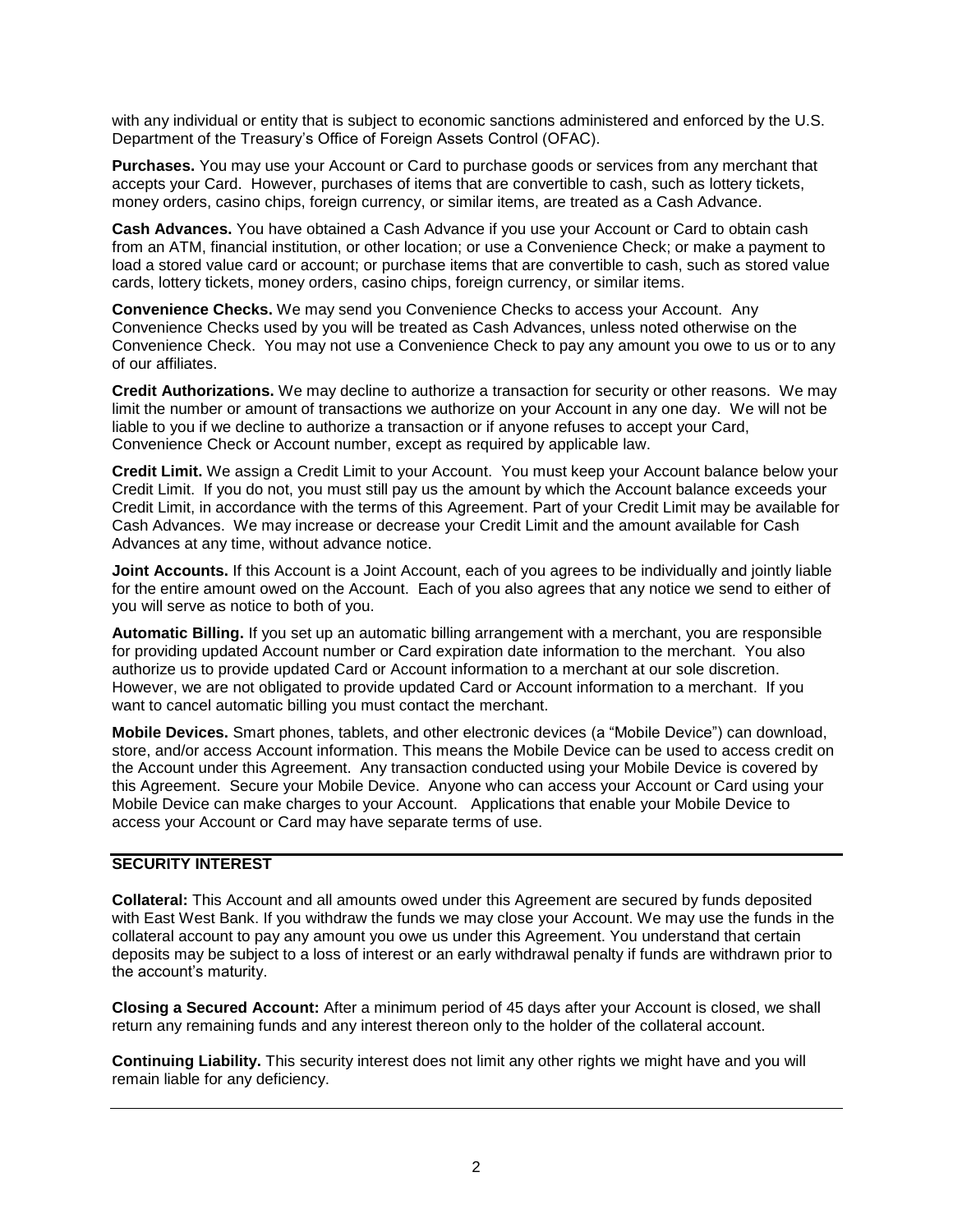**FEES** (See the Pricing Summary for Additional Fees). We will not charge any fee or interest prohibited by law.

#### **Annual Fee.** None.

**Late Fee.** If you do not pay the Total Minimum Payment Due within 15 days after the Payment Due Date, we may charge you a Late Fee of up to \$10. The Late Fee will not exceed the Total Minimum Payment Due immediately prior to assessment of the fee.

**Returned Payment Fee.** If you make a payment that is not honored by your financial institution, even if the payment is honored on resubmission, we may charge you a Returned Payment Fee of up to \$15. The Returned Payment Fee will not exceed the Total Minimum Payment Due immediately prior to assessment of the fee.

**Express Delivery Fee.** Expedited delivery of new or reissued Cards is available upon request for a fee of \$25 per Card.

## **APRs and INTEREST** (See the Pricing Summary for the APRs applicable to your Account)

**Average Daily Balance Method (including new transactions).** We calculate interest separately for purchases, Cash Advances, and each promotional balance. For each balance, we calculate the interest for the billing cycle by multiplying the applicable Monthly Periodic Rate by the Average Daily Balance. To get a Monthly Periodic Rate, we divide the APR by 12. You authorize us to round interest to the nearest cent. The total interest charged for a billing cycle equals the sum of the interest charged on each balance. This interest is added to the Account balance at the end of the billing cycle.

For each balance, to determine an "Average Daily Balance," we calculate a daily balance each day of the billing cycle. We start with the balance from the end of the prior billing cycle, and subtract any unpaid interest. Each day, we add any new transactions, which may include fees; subtract any payments or credits applied to that balance; and make other adjustments. (We add transaction fees to the same daily balance as the transaction. We generally add other fees to the daily balance for purchases.) Then, we add up all the balances of that balance type for the billing cycle, and divide the total by the number of days in the billing cycle. This gives us the Average Daily Balance for the balance.

**Minimum Interest Charge.** If we charge interest, the minimum amount will be \$0.50.

# **AVOIDING INTEREST**

**When Interest Begins.** Interest begins on a transaction or fee from the day we add it to the daily balance. We continue to impose interest until you pay the total amount you owe us. You can avoid interest on purchases (i.e. a "Grace Period"), but not on Cash Advances which accrue interest from the date of transaction.

**Grace Period on Purchases.** We will not impose any interest on purchases in a billing cycle if you pay the New Balance shown on your statement for the prior cycle in full by the Payment Due Date shown on that statement. When the grace period does not apply, interest begins to accrue on purchases on the transaction date.

**How We Apply Payments May Impact Your Grace Period.** If you do not pay the New Balance shown on your statement in full by the Payment Due Date each month, depending on the balance to which we apply your payment, you may not receive a grace period on new purchases.

# **PAYMENTS**

**Payment Instructions.** We credit your payments in accordance with the terms on your statement. We reserve the right to reject any payment if the total credits on your Account exceed the amount owed as of the day we receive that payment. If you mail your payment to an address other than the payments address on your statement, there may be a delay in crediting the payment to your Account. We can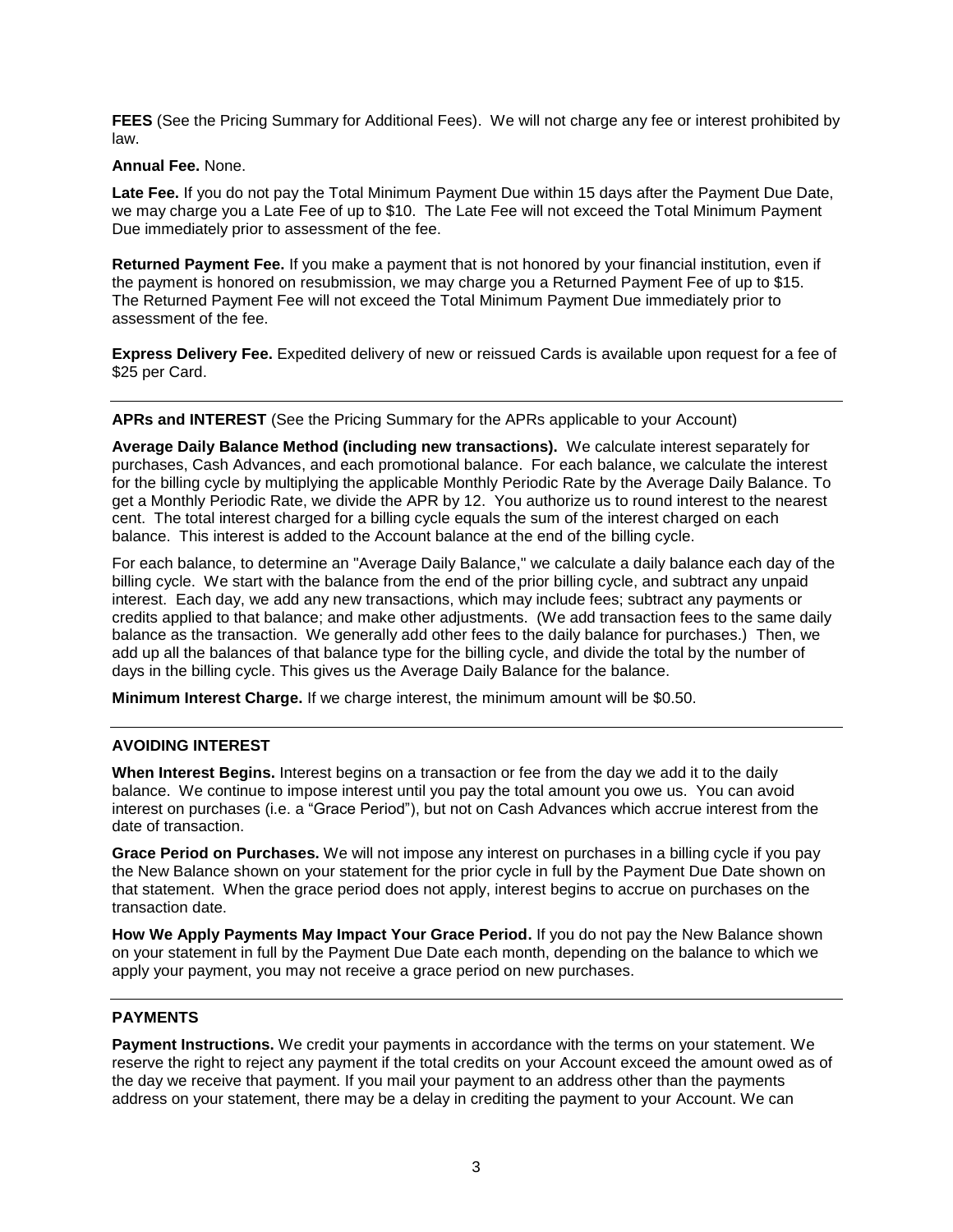accept late payments, partial payments or payments marked "payment in full," or with any other restrictive endorsement, without losing any of our rights under this Agreement. You must make payment in U.S. dollars in funds on deposit in the U.S. If you do not, we may refuse to accept your payment. We may also charge you the costs we incurred to collect the funds and we may select the currency conversion rate.

**How We Apply Payments.** We apply payments up to the Total Minimum Payment Due at our discretion. This may result in balances at lower APRs being paid before other balances. This may also result in higher interest. Payments in excess of the Total Minimum Payment Due will be apportioned as required by law.

**Total Minimum Payment Due.** You may pay all or any part of your balance at any time without penalty. You must pay at least the Total Minimum Payment Due each billing cycle by the Payment Due Date on your statement. Generally, credits to your Account, such as those generated by person-to-person money transfers, are not treated as payments. We will advise you of your Payment Due Date each month on your statement. If the New Balance is \$25 or less, the Total Minimum Payment Due will equal the New Balance. Otherwise, to calculate the Total Minimum Payment Due on your current statement, we start with any past due amount. We then add the greater of:

- $\bullet$  \$25 or
- 3% of the New Balance shown on your current statement (with the amount calculated rounded up to the next dollar).

The Total Minimum Payment Due will not exceed your New Balance. At any time we can require you to pay all amounts by which your balance exceeds your Credit Limit.

# **DISPUTE RESOLUTION PROVISION WITH AGREEMENT TO ARBITRATE AND WAIVER OF CLASS ACTION AND JURY TRIAL**

## **Applicability: This Dispute Resolution Provision applies to you if you open a new Account with us, unless you have opted-out by following the steps set forth below.**

**Agreement to Arbitrate.** In the event of any Dispute between you and us, either may choose to require the other to resolve the Dispute by binding arbitration on an individual basis instead of in court. This also means that if either you or we initiate a court proceeding, you or we may require the other to resolve by binding arbitration any Dispute advanced in that proceeding whether it arises by complaint, counterclaim or cross-claim or otherwise. If either you or we choose to resolve a Dispute by arbitration, the arbitrator shall decide any and all arbitrability issues (as defined below) including the validity of the jury trial waiver, class action waiver, or representative action waiver contained herein.

- **If you or we require arbitration of a Dispute, neither party shall have the right to litigate the Dispute in court or to have a jury trial. Also, discovery and appeal rights are limited in arbitration. Further, in arbitration, only your individual demands for damages, injunctive relief, restitution or disgorgement can be resolved in arbitration and neither you, nor we, may join or consolidate Disputes in arbitration by or against other account holders or credit card users, or litigate in court (whether individually or as part of class action), or arbitrate any Disputes as a representative or member of a class or in a representative or private attorney general capacity.\***
- **Notice to California Account Holders:** If you are a California Account Holder, this arbitration agreement shall not be construed to prevent you from seeking in the arbitration the remedy of public injunctive relief.

**Law Governing Agreement to Arbitrate.** This agreement to arbitrate is made pursuant to a transaction involving interstate commerce. The Federal Arbitration Act (9 U.S.C. §§1-16) (the "FAA") shall govern this arbitration agreement including without limitation, all issues relating to the making, validity, enforceability, scope, or revocation of this agreement to arbitrate, any issue of whether a particular claim or dispute is arbitrable, any issue with respect to claim joinder or consolidation, or the validity of jury trial,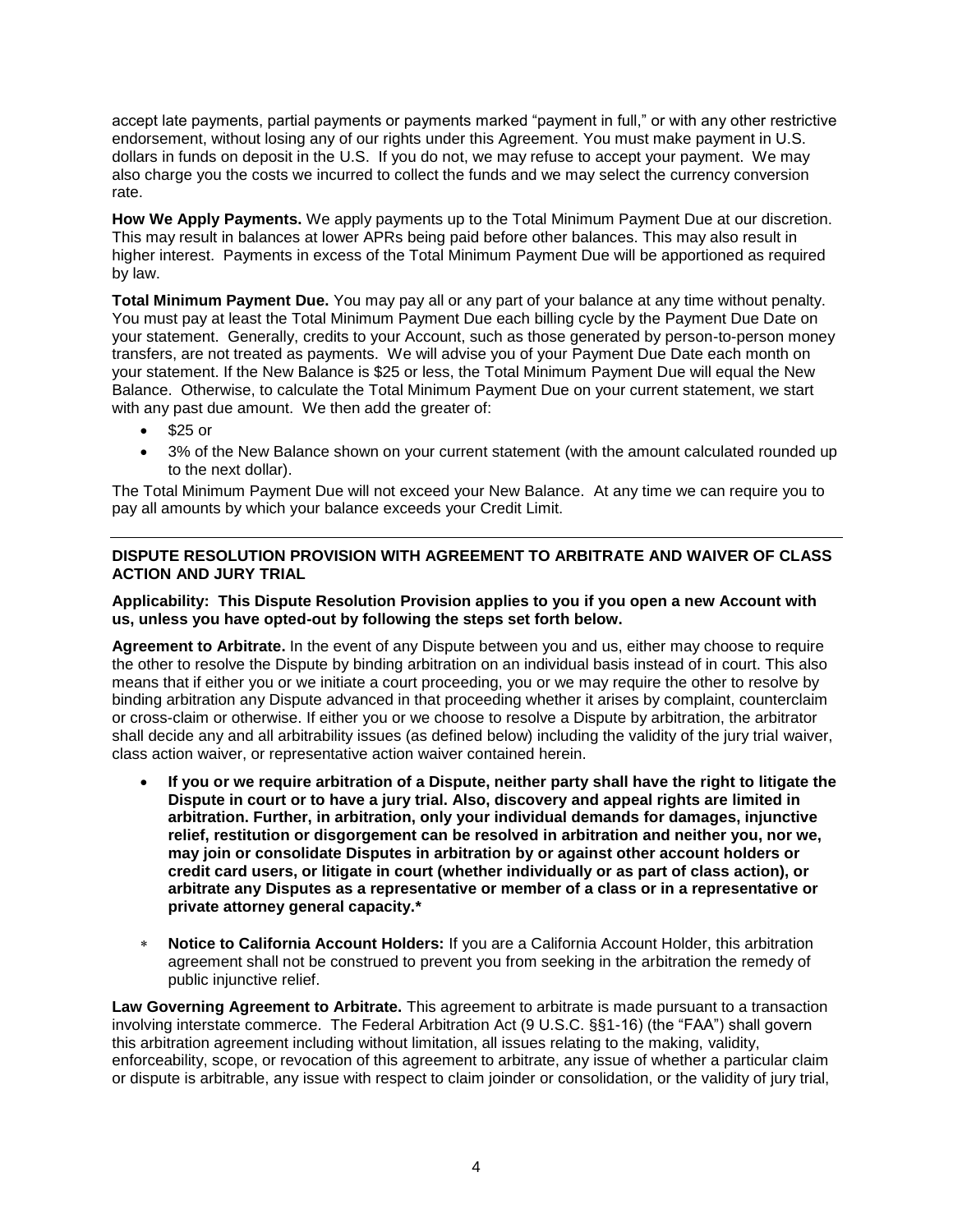class action or representative action waivers ("arbitrability issues"). The FAA shall also govern any issue related to the confirmation of the arbitral award.

**Administration of the Arbitration.** The arbitration shall be administered by JAMS pursuant to its Streamlined Arbitration Rules (the "Rules"), as modified by this arbitration provision. A copy of the JAMS Streamlined Arbitration Rules can be obtained from JAMS at https://www.jamsadr.com/rules-streamlinedarbitration or (800) 352-5267. Alternatively, the arbitration shall be administered by the American Arbitration Association ("AAA") before a single arbitrator under the AAA's Consumer Arbitration Rules in effect at the time the arbitration is brought, as modified by this arbitration provision. Information about the arbitration process can be obtained from the AAA at www.adr.org or (800) 778-7879. The arbitrator shall be selected from the JAMS or AAA panel of neutrals then active on the roster maintained by the JAMS or AAA office located in or nearest to your billing address and the arbitrator shall be a retired federal judge, a retired state appellate judge, or a retired state trial judge in that order of preference. For Disputes where the amount in controversy exceeds \$100,000 or involves a California claim for public injunctive relief, the judge must have more than ten years' experience as a judge. In the event that the parties do not agree on the identity of the arbitrator, JAMS or AAA shall appoint an arbitrator in accordance with the identified rules and the arbitrator qualifications set forth herein. If both AAA and JAMS are completely unavailable, and if you and we cannot agree on a substitute, then either you or we may request that a court appoint a substitute administrator.

**Fees and Costs of Arbitration.** If you commence the arbitration, you will only be required to pay the first \$250.00 of any filing fee charged by either JAMS or AAA. All others costs (including the arbitrator's fees) will be paid by us. If you lose the arbitration, and applicable law allows us to recover our attorney's fees, the arbitrator will decide whether you must reimburse us for such fees.\* If you win the arbitration, and applicable law authorizes an award of costs and fees to the prevailing party, the arbitrator may decide that you are entitled to be reimbursed your reasonable attorneys' fees and costs (if actually paid by you).

 **Notice to California Account Holders.** If you are a California Account Holder, you will not be required to reimburse us for attorney's fees even if you lose the arbitration.

**Arbitration Hearings.** You or we may choose to have a hearing, appear at any hearing by phone or other electronic means, and/or be represented by counsel. Any in-person hearing will be held in the same federal judicial district as your billing address.

**Arbitration Decisions and Appeals.** A single arbitrator will be appointed. The arbitrator must:

- Follow the FAA including (without limitation) with respect to any arbitrability issues;
- Subject to the FAA, apply federal law including the FAA to any other issues related to the Dispute that would be governed by federal law in court;
- Subject to the FAA, apply the law of the state set forth in your billing address to any other issues related to the Dispute that would be governed by state law in court;
- Apply the JAMS or AAA Rules identified in this agreement to arbitrate to the extent not inconsistent with the FAA, other applicable law, or the terms of this arbitration provision;
- Apply applicable statutes of limitations;
- Honor valid assertions of privilege under applicable law;
- Issue a written decision stating the reasons for the award; and
- The arbitrator is authorized to grant any relief authorized by law, this Agreement, *and* the JAMS or AAA Rules.

The arbitrator's decision will be final and, except as provided herein, for appeals, any court of competent jurisdiction may enter judgment upon the arbitral award issued by a single arbitrator pursuant to the FAA. However, if more than \$100,000 was genuinely in dispute, or there is a claim for public injunctive relief as allowed under California law, then either you or we may choose to appeal to a new panel of three arbitrators selected in the same manner as set forth above. Upon a timely appeal, the appellate panel is completely free to accept or reject the entire original award or any part of it. The appeal must be filed with the arbitration administrator not later than 30 days after the original award issues. Any court of competent jurisdiction may enter judgment upon the arbitral award of the appellate panel.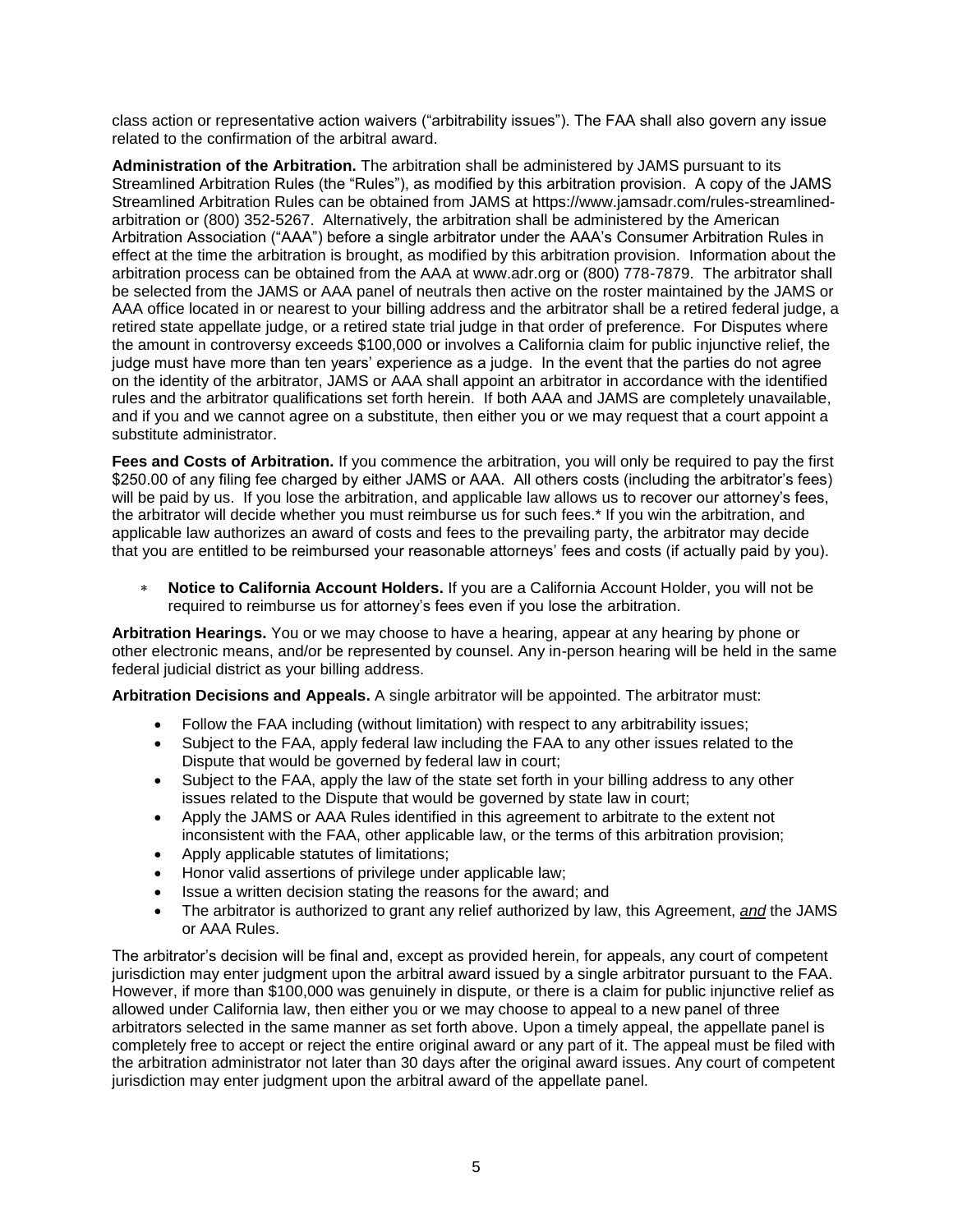**Other Beneficiaries of this Provision.** In addition to you and us, the rights and duties described in this agreement to arbitrate apply to: our affiliates and our and their officers, directors and employees; any third party co-defendant of a claim subject to this arbitration provision; and all Joint Account holders and Authorized Users of your Account(s).

**Your Right to Go to Small Claims Court.** We will not choose to arbitrate any Dispute you bring in small claims court. However, if such a Dispute is transferred, removed or appealed to a different court, we may then exercise our right to arbitrate the Dispute according to this Dispute Resolution Provision.

**You Have the Right to Out-Out of the Agreement to Arbitrate for this Account.** You may opt-out of the agreement to arbitrate Disputes but only if we receive from you a written notice of opt-out within 30 days after you have accepted the Agreement. You must send the notice of opt-out to: Legal Department, East West Bank, 135 N. Los Robles Avenue, 7th Floor, Pasadena, California 91101. Your opt-out notice must include your name, address, phone number, Account number and personal signature. No one else may sign the opt-out notice for you. Your opt-out notice also must not be sent with any other correspondence. Opting-out of arbitration will not affect your other rights or responsibilities under this Agreement, including use of the Account. If you opt-out of arbitration, neither you nor we will be subject to the agreement to arbitrate for this Account. However, opting out of arbitration with respect to this Agreement and the Account shall not invalidate any other agreement to arbitrate that you have made or may make in the future with respect to any other East West Bank account or an account with an East West Bank affiliate.

**Judicial Reference (California Account Holders Only).** IF YOU ELECT TO OPT-OUT OF ARBITRATION BY SENDING A WRITTEN OPT-OUT NOTICE TO US WITHIN 30 DAYS OF YOUR ACCEPTANCE OF THE CREDIT CARD AGREEMENT, OR IF ARBITRATION IS UNENFORCEABLE, YOU AND WE AGREE THAT ANY DISPUTES WILL BE RESOLVED IN THE SUPERIOR COURT FOR THE COUNTY OF YOUR BILLING ADDRESS IN A GENERAL REFERENCE PURSUANT TO CODE OF CIVIL PROCEDURE ("CCP"), § 638(a). YOU ACKNOWLEDGE AND AGREE THAT IN A JUDICIAL REFERENCE ACTION, ANY DISPUTE WILL BE HEARD BY A REFEREE AND NOT BY A SUPERIOR COURT JUDGE AND JURY, AND HEREBY WAIVE YOUR RESPECTIVE CONSTITUTIONAL AND STATUTORY RIGHTS TO HAVE A TRIAL IN FRONT OF A JUDGE AND JURY. The Referee shall be appointed pursuant to CCP § 640 in the absence of agreement on the selection. The Referee shall have the same qualifications as the arbitrator. Upon request, we will pay your portion of the fees and expenses of the Referee.

**Survival of this Provision.** This Dispute Resolution Provision shall survive the closing of your Account; voluntary payment of your Account or any part of it; any legal proceedings to collect money you owe; any bankruptcy by you; and any sale by us of your Account.

# **OTHER INFORMATION**

**Default.** You are in default if:

- You fail to pay the Total Minimum Payment Due by the Payment Due Date;
- You exceed your Credit Limit;
- You use your Card or Account for an illegal transaction;
- We have a reasonable belief that you are unable or unwilling to repay your obligations to us, which can occur if, among other things, a bankruptcy or other insolvency proceeding is filed by or against you; or if ,you die or are deemed incompetent or incapacitated; or
- You do not comply with any other terms of this Agreement.

If you are in default, we reserve the right to declare the entire Account balance immediately due and payable without notice and close your Account.

**Privacy Policy.** You authorize us to share information about you and your Account as permitted by law. See our Privacy Policy at www.eastwestbank.com for details about East West Bank and East West Bank's information sharing practices.

**Contact Authorization.** This authorization extends to the successors, assigns, affiliates, agents and independent contractors, including servicers and collection agents of East West Bank. If you provide us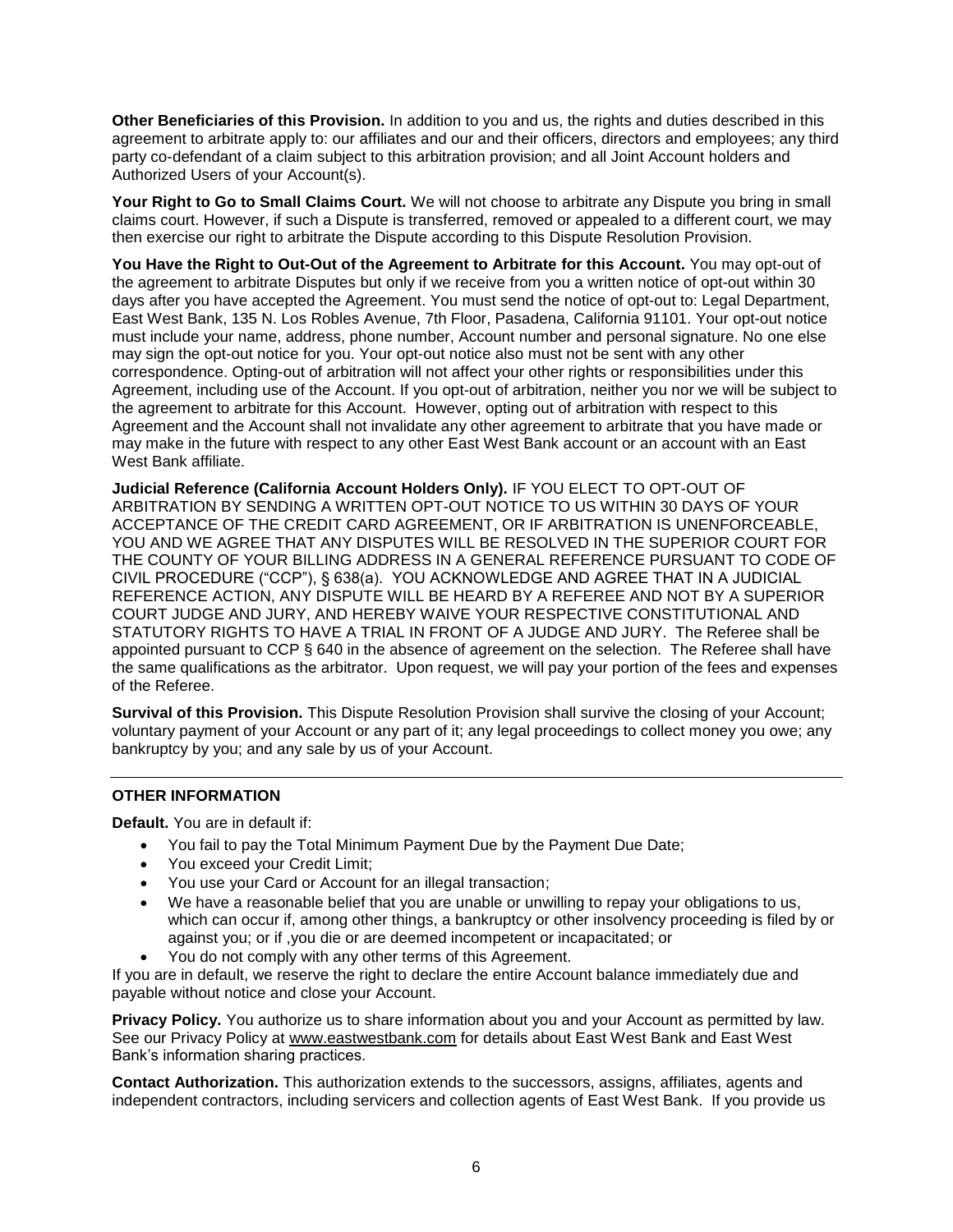with an email address, you authorize us to contact you by email. If you provide us with a telephone number, you expressly authorize us to contact you by voice or text using automatic dialing equipment and artificial or prerecorded voice messages. These communications may be monitored or recorded. You authorize these contacts even if the number is a mobile phone number or converts to a mobile phone number, and even if you are charged by your service provider. These contacts may concern debt collection, notification of potential fraud, or for other Account-servicing purposes. The authorization given here does not extend to telemarketing or sales calls. You agree to notify us immediately of any change you make to the email address or telephone numbers that you provide us. You may change your preferences or update your contact information by calling the Customer Service number shown on the front of your statement.

**Collection Costs.** If we use an attorney to collect your Account, we may charge you our legal costs as permitted by law. These may include reasonable attorneys' fees and court costs.

**Credit Reporting.** We may from time to time review your credit, employment, and income records. Upon request, we will give you the name and address of any consumer reporting agency that furnished a report on you. We may report information about the status and payment of your Account to credit bureaus and other creditors. We may report Account information in your name. Late payments, missed payments, or other defaults on your Account may be reflected in your credit report. We may also report Account information in the name of Authorized Users. If you think we reported incorrect information, contact us at Customer Service, PO Box 31535 Tampa, FL 33631-3535.

**Foreign Transactions.** Transactions in a foreign currency are converted to U.S. dollars by VISA using their procedures in effect at the time the transaction is processed. Currently, they use a governmentmandated or wholesale rate. These procedures may change without notice. The conversion rate you get may differ from the rate on the transaction or post date, and from the rate our VISA gets. A merchant or other third party may convert a transaction into U.S. dollars or another currency, using a rate they select, before sending it to VISA.

**Unauthorized Use.** You must notify us if you wish to cancel the authority of an Authorized User to use your Account and/or Card. You must notify us immediately by calling the Customer Service number shown on the front of your statement and assist us in our investigation if your Card is lost or stolen or you believe someone is using your Account or Card without your permission.

**Closing Your Account.** You may close your Account at any time. You may close your Account by calling the number on the back of your Card. You will remain responsible for any amount you owe us under this Agreement. Any Joint Account holder may close a Joint Account. However, all Joint Account holders will remain responsible for paying all amounts owed. We may close, suspend, or not renew your Account or Card at any time, for any reason, with prior notice to the extent required by law.

If you or we close your Account, you must pay us the full amount you owe us, which may include amounts that we have not yet billed to you. Until you pay us in full, we may continue to charge applicable fees as well as interest on the amount you owe us.

**Governing Law.** This Agreement is governed by applicable federal law and by California law, without regard to California's conflict of laws principles.

**Enforcing this Agreement.** We may delay enforcing or not enforce any of our rights under this Agreement without losing or waiving any of them.

**Severability.** If any part of this Agreement conflicts with applicable law, that provision will be considered modified to conform to applicable law. However, if you are otherwise subject to arbitration of Disputes in accordance with this Agreement, but any part or parts of your agreement to arbitrate are declared unenforceable, then you and we agree that such specific part or parts shall be of no force or effect and shall be severed, but the remainder of this agreement to arbitrate shall continue in full force and effect. If, however, the entire agreement to arbitrate or your waiver of the right to bring or participate in a class or representative action is unenforceable, then the agreement to arbitrate shall be of no force or effect. Notwithstanding the preceding sentence, with respect to California Account Holders, if arbitration is unenforceable, you and we agree to resolve any Dispute by a judicial reference proceeding as described above.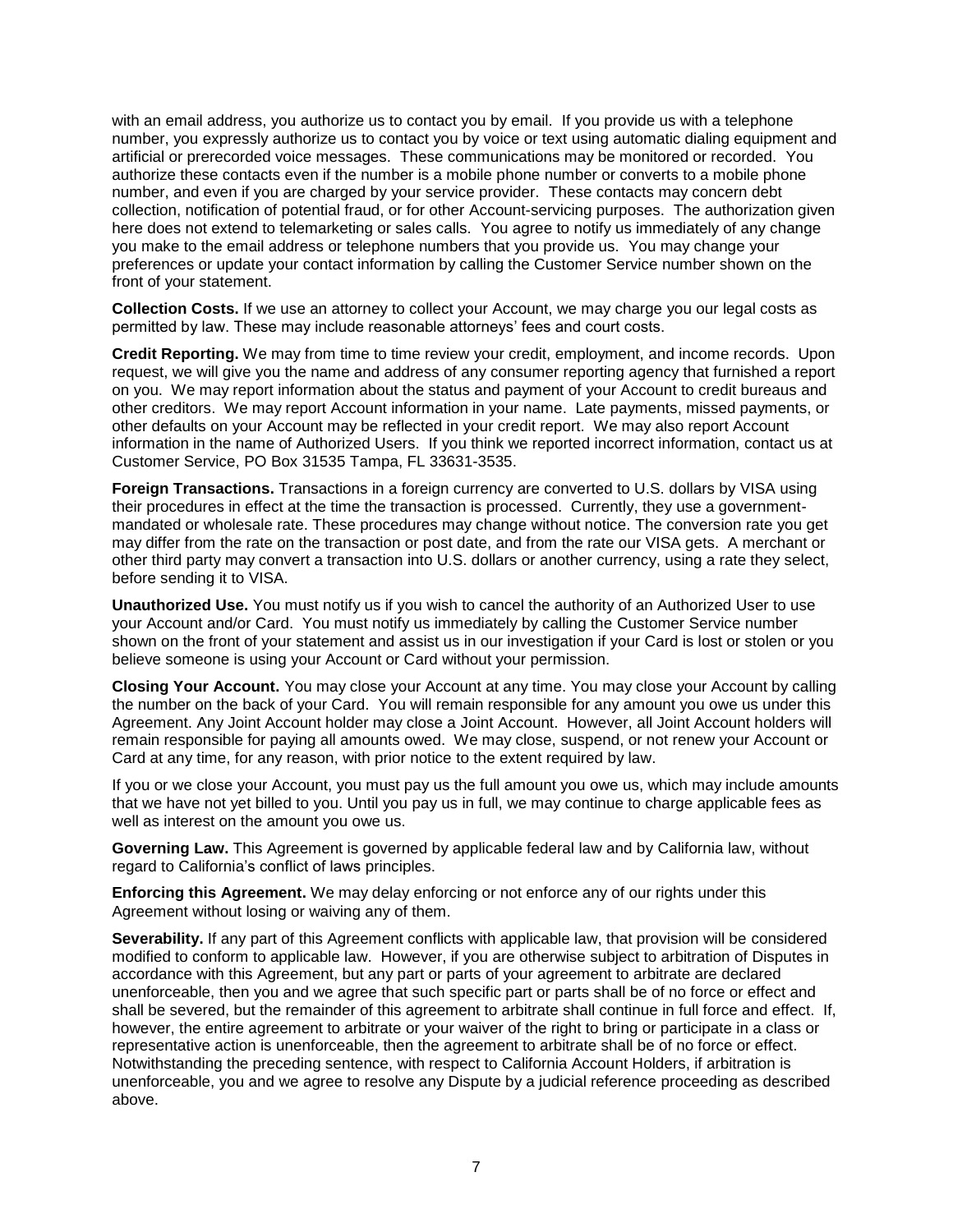**Assignment.** We may assign any or all of our rights and obligations under this Agreement. You may not assign any of your rights or obligations under this Agreement.

# **Your Billing Rights: Keep this Document for Future Use**

## **This notice tells you about your rights and our responsibilities under the Fair Credit Billing Act.**

## **What To Do If You Find A Mistake On Your Statement**

If you think there is an error on your statement, write to us at the Billing Inquiries address on the statement.

In your letter, give us the following information:

- *Account information*: Your name and Account number.
- *Dollar amount*: The dollar amount of the suspected error.
- *Description of problem*: If you think there is an error on your bill, describe what you believe is wrong and why you believe it is a mistake.

You must contact us:

- Within 60 days after the error appeared on your statement.
- At least 3 business days before an automated payment is scheduled, if you want to stop payment on the amount you think is wrong.

You must notify us of any potential errors in writing. You may call us, but if you do we are not required to investigate any potential errors and you may have to pay the amount in question.

#### **What Will Happen After We Receive Your Letter**

When we receive your letter, we must do two things:

- 1. Within 30 days of receiving your letter, we must tell you that we received your letter. We will also tell you if we have already corrected the error.
- 2. Within 90 days of receiving your letter, we must either correct the error or explain to you why we believe the bill is correct.

#### **While we investigate whether or not there has been an error:**

- We cannot try to collect the amount in question, or report you as delinquent on that amount.
- The charge in question may remain on your statement, and we may continue to charge you interest on that amount.
- While you do not have to pay the amount in question, you are responsible for the remainder of your balance.
- We can apply any unpaid amount against your Credit Limit.

#### **After we finish our investigation, one of two things will happen:**

- If we made a mistake: You will not have to pay the amount in question or any interest or other fees related to that amount.
- If we do not believe there was a mistake: You will have to pay the amount in question, along with applicable interest and fees. We will send you a statement of the amount you owe and the date payment is due. We may then report you as delinquent if you do not pay the amount we think you owe.

If you receive our explanation but still believe your bill is wrong, you must write to us within 10 days telling us that you still refuse to pay. If you do so, we cannot report you as delinquent without also reporting that you are questioning your bill. We must tell you the name of anyone to whom we reported you as delinquent, and we must let those organizations know when the matter has been settled between us.

If we do not follow all of the rules above, you do not have to pay the first \$50.00 of the amount you question even if your bill is correct.

#### **Your Rights If You Are Dissatisfied With Your Credit Card Purchases**